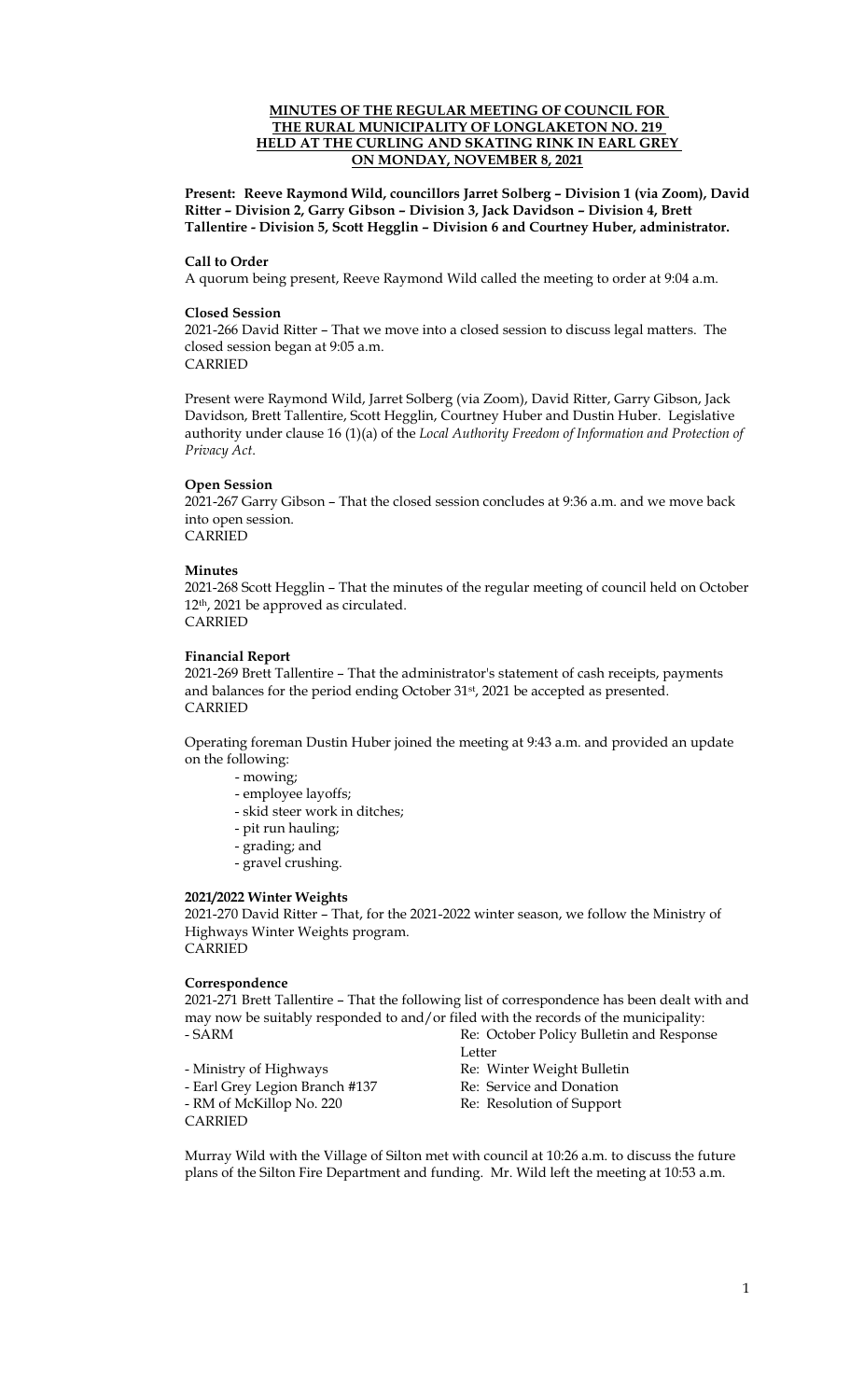# **Board and Committee Reports**

2021-272 Garry Gibson – That the following board and committee reports be accepted as presented:

- Strasbourg Manor

- WUQWATR
- Administration Report

- Last Mountain Regional Landfill

- Regina District Association of Rural Municipalities – Annual Meeting Update CARRIED

# **August 10th, 2021 Minutes Amendment**

 $2021-273$  Scott Hegglin – That we amend resolution 2021-221 passed on August  $10<sup>th</sup>$ , 2021 to include the following:

| 14749   | Austin Ollinger | Grass Cutting Service - July 2021                                 | 270.00 |
|---------|-----------------|-------------------------------------------------------------------|--------|
| 14750   |                 | Earl Grey Curling & Skating Rink Meeting Rental – May – July 2021 | 300.00 |
| CARRIED |                 |                                                                   |        |

#### **COVID Regulations**

2021-274 Scott Hegglin– That our meetings of council be held at the Earl Grey Community Hall until further notice. Therefore, we follow the Public Health Order that was issued on September 30<sup>th</sup>, 2021 requiring proof of COVID-19 vaccination or a negative COVID-19 test for all members in attendance including council, staff, delegations and observers prior to entrance into the meeting.

CARRIED

### **Parcel Tie Removal**

2021-275 Brett Tallentire – That we table a decision on the Faer parcel tie removal until more information is presented regarding the future intentions of all parcels. CARRIED

#### **Special Meeting**

2021-276 David Ritter - That we hold special meeting on Monday, December 6<sup>th</sup> at 7:00 p.m. at the Earl Grey Curling & Skating Rink to review and discuss the Policy Manual. CARRIED

# **Public Hearing – Amendment to Zoning Bylaw**

2021-277 Scott Hegglin – That the regular meeting of council be temporarily adjourned at 11:29 a.m. to hold a public hearing to hear and review comments on the proposed amendment to Zoning Bylaw No. 6-2013. CARRIED

Council heard comments from ratepayers in attendance in-person and on Zoom and reviewed comments received via email.

2021-278 David Ritter - That the public meeting be adjourned to reconvene our regular council meeting (12:30 p.m.) CARRIED

#### **Recess**

2021-279 Brett Tallentire – That we recess for lunch at 12:30 p.m. and reconvene at 1:10 p.m.

Reeve, Raymond Wild called the meeting back to order at 1:12 p.m.

#### **Zoning Amendment Bylaw**

2021-280 Jarret Solberg – That we table a decision on Bylaw 8-2020 and further that a committee be formed to analyze all options moving forward. CARRIED

Duane Haave with the Agriculture Producers Association of Saskatchewan met with council at 1:23 p.m. to discuss the benefits of becoming a member of their association. Mr. Haave left the meeting at 1:56 p.m.

#### **Liability Insurance**

2021-281 Garry Gibson – That for 2022 we purchase 3,000,000.00 with an additional \$3,000,000.00 of Liability Insurance with a premium of \$923.00. CARRIED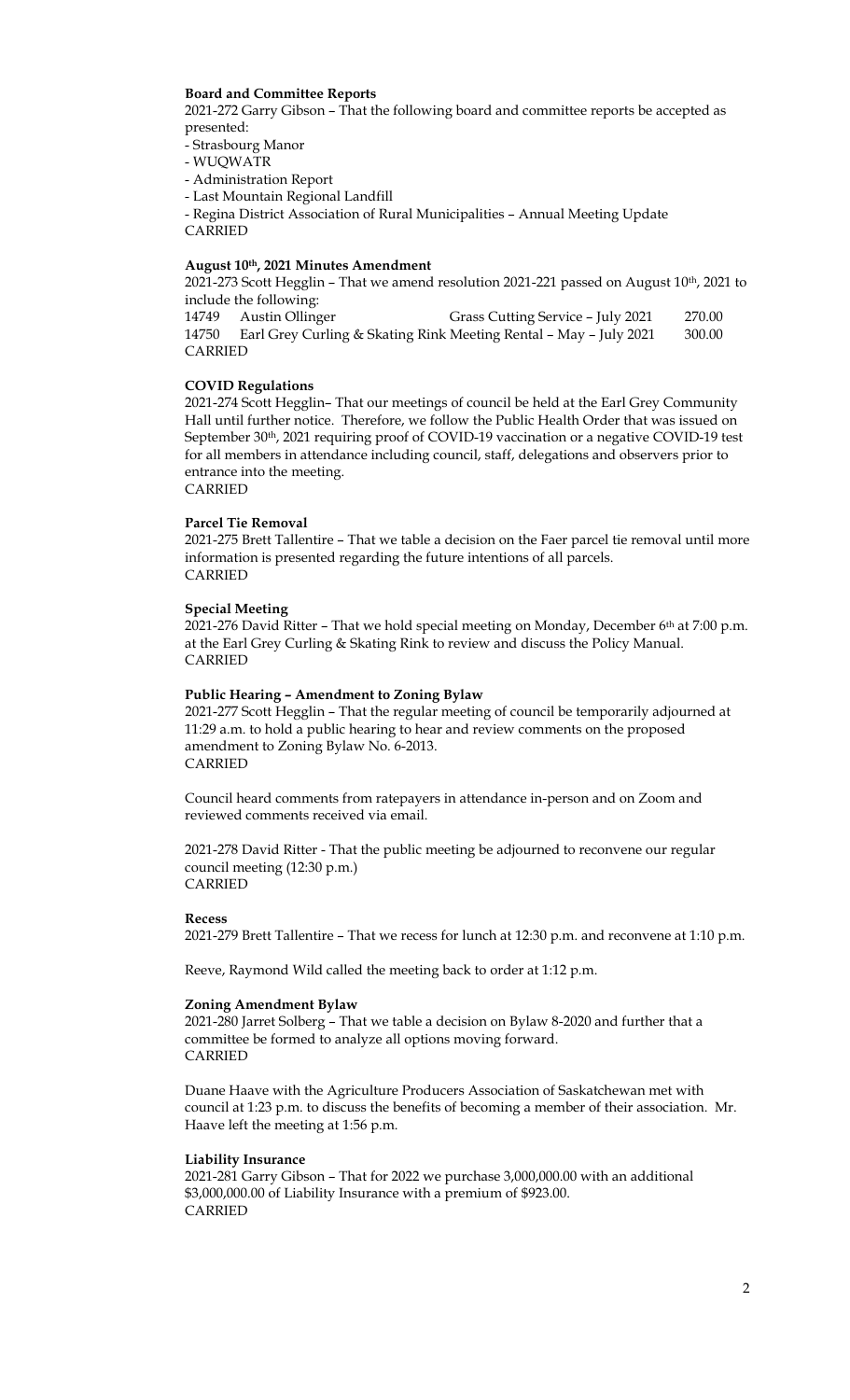# **Administrative Liability Insurance**

2021-282 Jack Davidson – That for 2022 we purchase \$2,000,000.00 of Administrative Errors and Omissions Liability Insurance with a premium of \$330.00. CARRIED

#### **Fidelity Bond Insurance**

2021-283 David Ritter – That for 2022 we purchase \$100,000.00 of Fidelity Bond Coverage with a premium of \$225.00 **CARRIED** 

#### **Golf Course Insurance**

2021-284 Brett Tallentire – That we send a letter the Eddy Golf Course indicating that they must purchase their own property insurance for buildings and equipment as they will be removed from the municipality's policy effective January 1st, 2022. CARRIED

#### **Property Insurance**

2021-285 Scott Hegglin - That after review of the property insurance renewal documents we instruct the administrator to make the necessary changes to building and equipment values. CARRIED

### **Deputy Reeve**

2021-286 Raymond Wild – That Scott Hegglin be appointed as the deputy reeve of the municipality for the period of November 1st, 2021 to October 31st, 2022. CARRIED

#### **Board Appointments**

2021-287 David Ritter – That the following appointments to the various boards and committees as listed below be approved for the period of November 1st, 2021 to October 31st, 2022:

| Scott Hegglin<br>Garry Gibson<br><b>Strasbourg Manor</b><br>David Ritter<br>Jarret Solberg<br>David Ritter & Jack Davidson<br>Last Mountain Regional Landfill<br>Raymond Wild<br>Raymond Wild & Jarret Solberg<br>Scott Hegglin<br>Warren Larsen<br><b>Brett Tallentire</b><br>Southey Local Library Board<br>Jack Davidson<br>Raymond Wild, David Ritter,<br>Garry Gibson & Scott Hegglin<br>Raymond Wild, David Ritter,<br>Earl Grey Longlaketon Administration Committee<br>Garry Gibson & Scott Hegglin<br>David Ritter, Garry Gibson,<br>Jack Davidson & Brett Tallentire<br>Jarret Solberg<br>Lumsden & Area Weed Management Area<br>All of Council<br>Southey Project Working Group<br>Raymond Wild, Jack Davidson &<br>Scott Hegglin<br>David Ritter<br><b>Taking Responsibility</b><br>Scott Hegglin<br>Raymond Wild<br><b>Committees of Council</b><br>2021-288 Garry Gibson - That the following committees of council be approved for the<br>period of November 1st, 2021 to October 31st, 2022:<br>Roads/Road Workers & Machinery Committee<br>Raymond Wild, Garry Gibson,<br>Scott Hegglin & Dustin Huber<br>Raymond Wild, Jarret Solberg,<br><b>Bridge Committee</b><br>Dustin Huber & Courtney Huber<br>Solid Waste Committee<br>Raymond Wild, David Ritter | Last Mountain Pioneer Home Foundation               | Garry Gibson |
|-----------------------------------------------------------------------------------------------------------------------------------------------------------------------------------------------------------------------------------------------------------------------------------------------------------------------------------------------------------------------------------------------------------------------------------------------------------------------------------------------------------------------------------------------------------------------------------------------------------------------------------------------------------------------------------------------------------------------------------------------------------------------------------------------------------------------------------------------------------------------------------------------------------------------------------------------------------------------------------------------------------------------------------------------------------------------------------------------------------------------------------------------------------------------------------------------------------------------------------------------------------------------------|-----------------------------------------------------|--------------|
|                                                                                                                                                                                                                                                                                                                                                                                                                                                                                                                                                                                                                                                                                                                                                                                                                                                                                                                                                                                                                                                                                                                                                                                                                                                                             | Strasbourg & District Health Centre                 |              |
|                                                                                                                                                                                                                                                                                                                                                                                                                                                                                                                                                                                                                                                                                                                                                                                                                                                                                                                                                                                                                                                                                                                                                                                                                                                                             |                                                     |              |
|                                                                                                                                                                                                                                                                                                                                                                                                                                                                                                                                                                                                                                                                                                                                                                                                                                                                                                                                                                                                                                                                                                                                                                                                                                                                             | Cupar & District Nursing Home                       |              |
|                                                                                                                                                                                                                                                                                                                                                                                                                                                                                                                                                                                                                                                                                                                                                                                                                                                                                                                                                                                                                                                                                                                                                                                                                                                                             | Lumsden RCMP Consultative Group                     |              |
|                                                                                                                                                                                                                                                                                                                                                                                                                                                                                                                                                                                                                                                                                                                                                                                                                                                                                                                                                                                                                                                                                                                                                                                                                                                                             | Southey/Strasbourg RCMP Consultative Group          |              |
|                                                                                                                                                                                                                                                                                                                                                                                                                                                                                                                                                                                                                                                                                                                                                                                                                                                                                                                                                                                                                                                                                                                                                                                                                                                                             |                                                     |              |
|                                                                                                                                                                                                                                                                                                                                                                                                                                                                                                                                                                                                                                                                                                                                                                                                                                                                                                                                                                                                                                                                                                                                                                                                                                                                             | KV/SB Lagoon Committee                              |              |
|                                                                                                                                                                                                                                                                                                                                                                                                                                                                                                                                                                                                                                                                                                                                                                                                                                                                                                                                                                                                                                                                                                                                                                                                                                                                             | Living Sky Regional Emergency Measures Organization |              |
|                                                                                                                                                                                                                                                                                                                                                                                                                                                                                                                                                                                                                                                                                                                                                                                                                                                                                                                                                                                                                                                                                                                                                                                                                                                                             | Parkland Regional Library                           |              |
|                                                                                                                                                                                                                                                                                                                                                                                                                                                                                                                                                                                                                                                                                                                                                                                                                                                                                                                                                                                                                                                                                                                                                                                                                                                                             | Earl Grey Local Library Board                       |              |
|                                                                                                                                                                                                                                                                                                                                                                                                                                                                                                                                                                                                                                                                                                                                                                                                                                                                                                                                                                                                                                                                                                                                                                                                                                                                             |                                                     |              |
|                                                                                                                                                                                                                                                                                                                                                                                                                                                                                                                                                                                                                                                                                                                                                                                                                                                                                                                                                                                                                                                                                                                                                                                                                                                                             | Earl Grey Longlaketon Fire Protection Board         |              |
|                                                                                                                                                                                                                                                                                                                                                                                                                                                                                                                                                                                                                                                                                                                                                                                                                                                                                                                                                                                                                                                                                                                                                                                                                                                                             |                                                     |              |
|                                                                                                                                                                                                                                                                                                                                                                                                                                                                                                                                                                                                                                                                                                                                                                                                                                                                                                                                                                                                                                                                                                                                                                                                                                                                             |                                                     |              |
|                                                                                                                                                                                                                                                                                                                                                                                                                                                                                                                                                                                                                                                                                                                                                                                                                                                                                                                                                                                                                                                                                                                                                                                                                                                                             |                                                     |              |
|                                                                                                                                                                                                                                                                                                                                                                                                                                                                                                                                                                                                                                                                                                                                                                                                                                                                                                                                                                                                                                                                                                                                                                                                                                                                             | Highway 22 Committee                                |              |
|                                                                                                                                                                                                                                                                                                                                                                                                                                                                                                                                                                                                                                                                                                                                                                                                                                                                                                                                                                                                                                                                                                                                                                                                                                                                             |                                                     |              |
|                                                                                                                                                                                                                                                                                                                                                                                                                                                                                                                                                                                                                                                                                                                                                                                                                                                                                                                                                                                                                                                                                                                                                                                                                                                                             |                                                     |              |
|                                                                                                                                                                                                                                                                                                                                                                                                                                                                                                                                                                                                                                                                                                                                                                                                                                                                                                                                                                                                                                                                                                                                                                                                                                                                             |                                                     |              |
|                                                                                                                                                                                                                                                                                                                                                                                                                                                                                                                                                                                                                                                                                                                                                                                                                                                                                                                                                                                                                                                                                                                                                                                                                                                                             | Inter-Municipal Advisory Committee                  |              |
|                                                                                                                                                                                                                                                                                                                                                                                                                                                                                                                                                                                                                                                                                                                                                                                                                                                                                                                                                                                                                                                                                                                                                                                                                                                                             |                                                     |              |
|                                                                                                                                                                                                                                                                                                                                                                                                                                                                                                                                                                                                                                                                                                                                                                                                                                                                                                                                                                                                                                                                                                                                                                                                                                                                             | North Valley Inter Municipal Organization           |              |
|                                                                                                                                                                                                                                                                                                                                                                                                                                                                                                                                                                                                                                                                                                                                                                                                                                                                                                                                                                                                                                                                                                                                                                                                                                                                             | Wascana & Upper Qu'Appelle Watersheds Association   |              |
|                                                                                                                                                                                                                                                                                                                                                                                                                                                                                                                                                                                                                                                                                                                                                                                                                                                                                                                                                                                                                                                                                                                                                                                                                                                                             |                                                     |              |
|                                                                                                                                                                                                                                                                                                                                                                                                                                                                                                                                                                                                                                                                                                                                                                                                                                                                                                                                                                                                                                                                                                                                                                                                                                                                             | Valley Ridge Public Utility Board                   |              |
|                                                                                                                                                                                                                                                                                                                                                                                                                                                                                                                                                                                                                                                                                                                                                                                                                                                                                                                                                                                                                                                                                                                                                                                                                                                                             | <b>CARRIED</b>                                      |              |
|                                                                                                                                                                                                                                                                                                                                                                                                                                                                                                                                                                                                                                                                                                                                                                                                                                                                                                                                                                                                                                                                                                                                                                                                                                                                             |                                                     |              |
|                                                                                                                                                                                                                                                                                                                                                                                                                                                                                                                                                                                                                                                                                                                                                                                                                                                                                                                                                                                                                                                                                                                                                                                                                                                                             |                                                     |              |
|                                                                                                                                                                                                                                                                                                                                                                                                                                                                                                                                                                                                                                                                                                                                                                                                                                                                                                                                                                                                                                                                                                                                                                                                                                                                             |                                                     |              |
|                                                                                                                                                                                                                                                                                                                                                                                                                                                                                                                                                                                                                                                                                                                                                                                                                                                                                                                                                                                                                                                                                                                                                                                                                                                                             |                                                     |              |
|                                                                                                                                                                                                                                                                                                                                                                                                                                                                                                                                                                                                                                                                                                                                                                                                                                                                                                                                                                                                                                                                                                                                                                                                                                                                             |                                                     |              |
|                                                                                                                                                                                                                                                                                                                                                                                                                                                                                                                                                                                                                                                                                                                                                                                                                                                                                                                                                                                                                                                                                                                                                                                                                                                                             |                                                     |              |
|                                                                                                                                                                                                                                                                                                                                                                                                                                                                                                                                                                                                                                                                                                                                                                                                                                                                                                                                                                                                                                                                                                                                                                                                                                                                             |                                                     |              |
|                                                                                                                                                                                                                                                                                                                                                                                                                                                                                                                                                                                                                                                                                                                                                                                                                                                                                                                                                                                                                                                                                                                                                                                                                                                                             |                                                     |              |
| & Garry Gibson                                                                                                                                                                                                                                                                                                                                                                                                                                                                                                                                                                                                                                                                                                                                                                                                                                                                                                                                                                                                                                                                                                                                                                                                                                                              |                                                     |              |
| Raymond Wild, Jarret Solberg,                                                                                                                                                                                                                                                                                                                                                                                                                                                                                                                                                                                                                                                                                                                                                                                                                                                                                                                                                                                                                                                                                                                                                                                                                                               | Zoning and Planning Committee                       |              |

Garry Gibson & Courtney Huber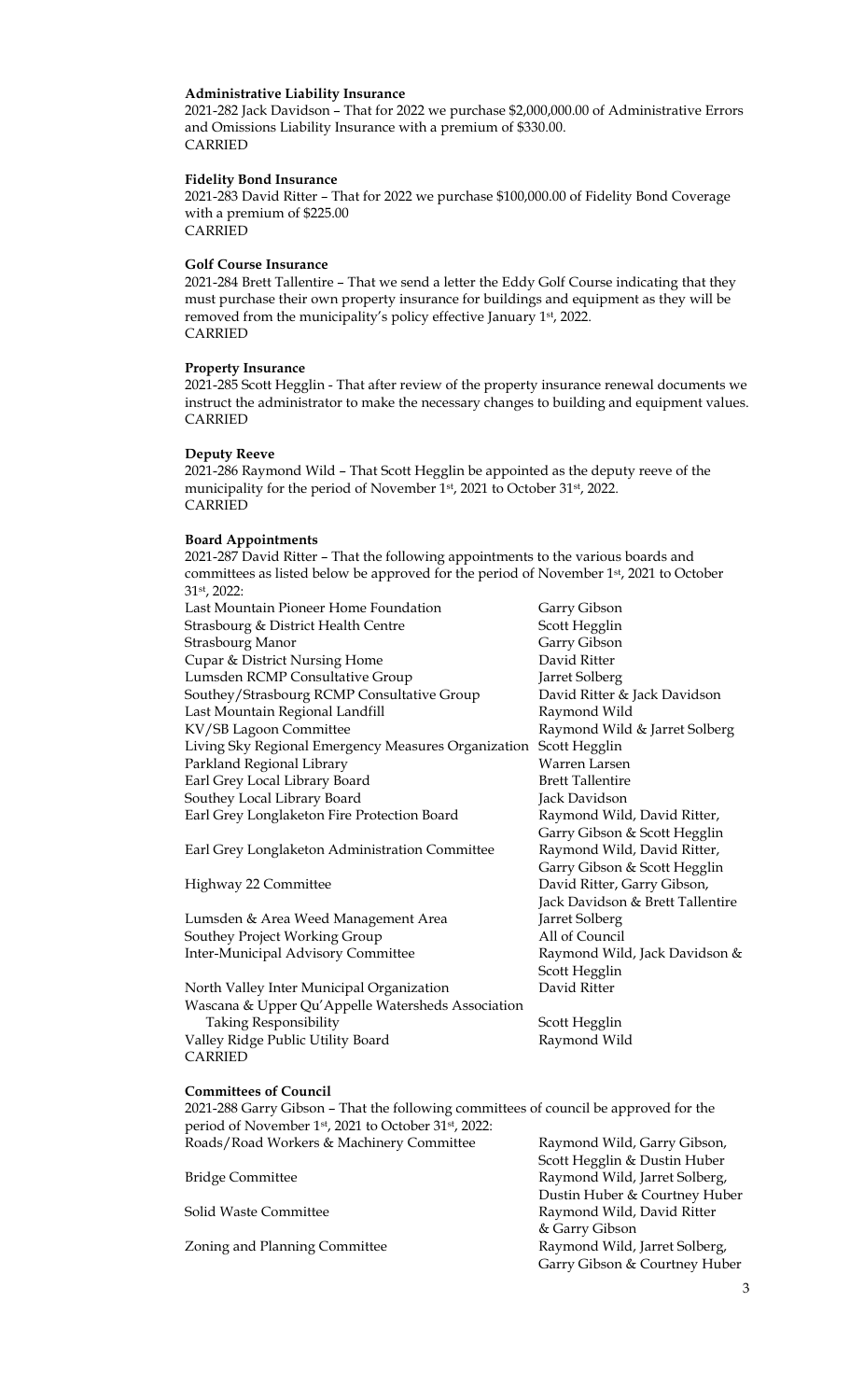EMO Coordinator TBD Occupational Health Committee Jarret Solberg, Garry Gibson, Dustin Huber, Kelly Sutter, Shayne Krochak & Courtney Huber Human Resources Committee All of Council Finance Committee **All of Council** CARRIED

### **Regular Council Meeting Date**

2021-289 Scott Hegglin – That the regular meetings of council for the R.M. of Longlaketon No. 219 be held on the second Tuesday of each month at the Earl Grey Community Hall, commencing at 9:00 a.m. for the months of November through April and commencing at 8:00 a.m. for the months of May through October. CARRIED

#### **Earl Grey Credit Union- Signing Authorities**

2021-290 David Ritter – That the Earl Grey Credit Union Ltd., (hereinafter called the "Credit Union") be and is hereby appointed to provide financial services to the R.M. of Longlaketon No. 219 (hereinafter called the "R.M."). That the administrator, along with the reeve or deputy reeve be the persons who are hereby authorized for and on behalf of the R.M. to:

- execute and deliver a financial services agreement to the Credit Union; and execute any and all other documents that may be required by the Credit Union in

connection with the provisions of the financial services and opening of accounts. That the administrator, along with the reeve or deputy reeve be the persons who are designated in writing and are hereby authorized on behalf of the R.M. to:

- make application to borrow money from the Credit Union upon the credit of the R.M. and execute all documents required by the Credit Union in connection with any loan granted to the R.M.;
- mortgage, pledge or give security upon the property of the R.M. in connection with any loan or other liability or obligation of the R.M. to the Credit Union;
- generally exercise all rights, powers and authorities which the directors may exercise under the R.M.'s constating documents; and
- withdraw from the Credit Union any securities or properties held by the Credit Union for safekeeping and give receipts therefore.

The Credit Union is authorized and directed to pay all instruments bearing such signatures by means of facsimile, rubber stamp, lithograph or impressed thereon by mechanical means. That this resolution be communicated to the Credit Union and remain in force until an amending resolution has been passed by the RM and a copy thereof, properly certified, has been delivered to the Credit Union. CARRIED

# **Snow Plow Clubs**

2021-291 Jack Davidson – That the following snow plow clubs be approved for snow removal on the R.M. of Longlaketon No. 219 municipal roads for the 2021-2022 winter season:

*Snow Plow Club Name Operators* Edenoste Snow Plow Club Havelock Snow Plow Club Dwayne Adelman Hegglin #1 Snow Plow Club Scott & Chad Hegglin Mount Hill Snow Plow Club Bob Laberswieler & Jeff Wilker R&D Snow Plow Club Randy & Dylan Fiessel Ritter Family Snow Plow Club David, Donna, Dawn, Dustin & Danielle Ritter & Scott Digney Rumpel Snow Plow Club Ernest & Kristopher Rumpel Scarborough Snow Plow Club Perry, Braden, Riley, Jordan & Alfred Schmidt Serath South Snow Plow Club David Seminuk & Dalton Bannow Snolander Snow Plow Club Trevor & Jonathon Rich

CARRIED

Lloyd & Glenn Grant Wagner Snow Plow Club Gordon & Beverly Wagner

Council reviewed the resolutions for the SARM Mid-Term Convention.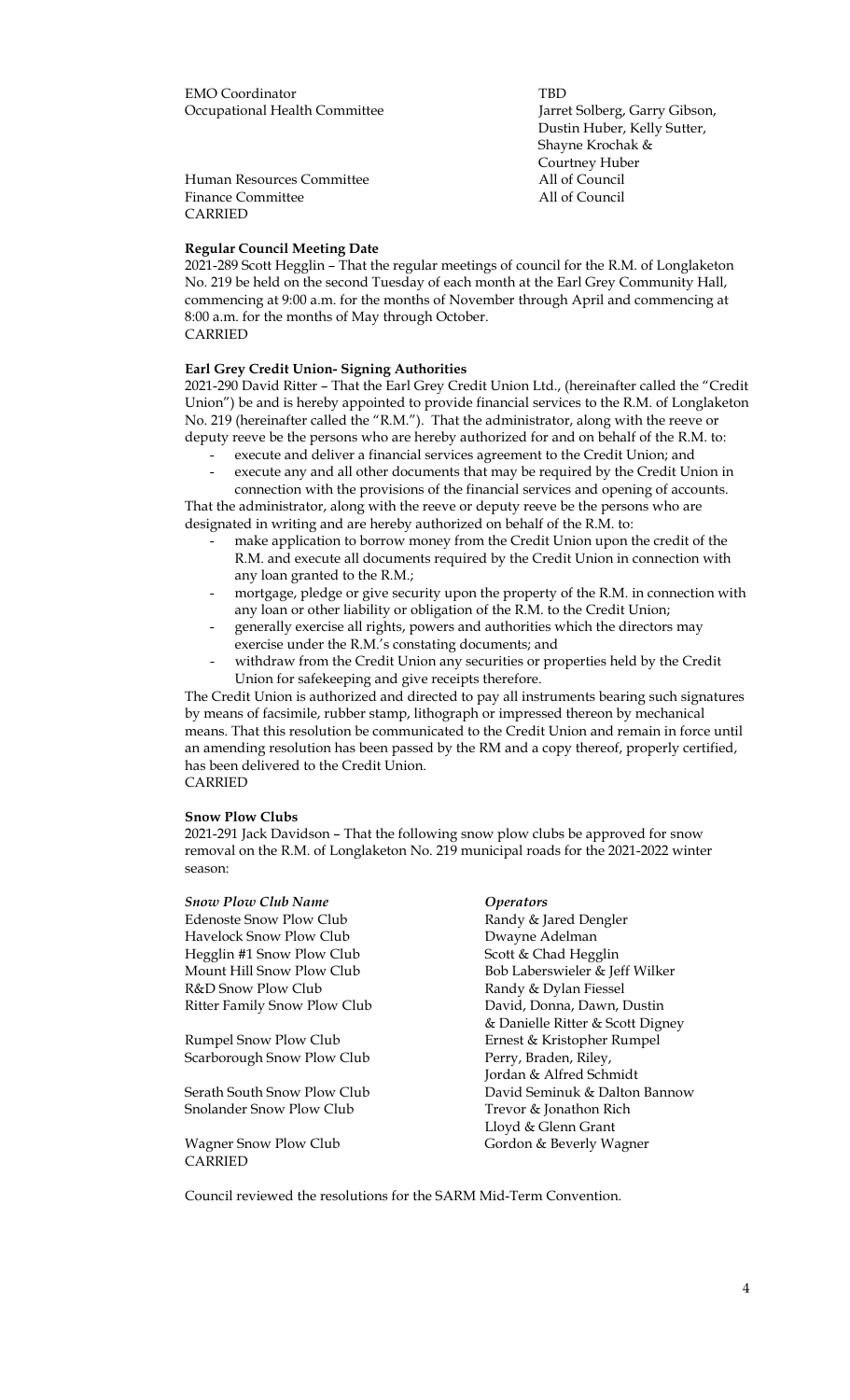# **Accounts for Payment**

PAD Sask Power PAD Sask Power PAD Sask Power PAD Sask Power PAD Sask Power PAD Sask Energy PAD Sask Energy PAD  $Sask$  Tel PAD Sask Tel

**Payroll:**

|       | 2021-292 Garry Gibson – The following accounts be approved for payment: |                                     |           |
|-------|-------------------------------------------------------------------------|-------------------------------------|-----------|
| 14840 | <b>VOID</b>                                                             |                                     |           |
| 14841 | Canada Revenue Agency                                                   | October Remittance                  | 22,153.42 |
| 14842 | Collabria Mastercard                                                    | Website & Council Lunch             | 217.72    |
| 14843 | <b>MEPP</b>                                                             | October Remittance                  | 13,359.12 |
| 14844 | Minister of Finance - Ed Tax                                            | <b>October Education Remittance</b> | 41,323.58 |
| 14845 | Sask Municipal Hail                                                     | October Remittance                  | 25,726.43 |
| 14846 | Austin Ollinger                                                         | Grass Cutting - Aug & Sep           | 315.00    |
| 14847 | Auto Parts Plus                                                         | <b>Shop Supplies</b>                | 24.87     |
| 14848 | Bulyea COOP                                                             | Gear Oil & Repair Parts             | 192.83    |
| 14849 | By-Pro Feed Ltd.                                                        | Dust Control 2021                   | 24,125.77 |
| 14850 | Earl Grey Legion - Branch #137                                          | 2021 Donation                       | 25.00     |
| 14851 | Flaman Sales Ltd                                                        | Repair Parts                        | 486.00    |
| 14852 | Fort Garry Industries Ltd.                                              | Repair Parts                        | 54.83     |
| 14853 | Hillary Ryan                                                            | 2021 Noxious Weed Spraying          | 2,000.00  |
| 14854 | Industrial Parts & Equipment                                            | Repair Parts                        | 3,700.56  |
| 14855 | <b>Information Services Corp</b>                                        | Tax Enforcement                     | 24.00     |
| 14856 | Ken Hornung                                                             | Cell Phone Allowance 2021           | 120.00    |
| 14857 | <b>KPS</b> Repair                                                       | <b>Tires</b>                        | 2,763.19  |
| 14858 | L & M Consulting Services                                               | <b>Gravel Pile Measurements</b>     | 2,682.75  |
| 14859 | Last Mountain Regional Landfill                                         | Garbage & Recycling - Sep 2021      | 6,346.59  |
| 14860 | LSREMO                                                                  | 2021 Membership                     | 50.00     |
| 14861 | Mainline Fleet Service                                                  | Repair Part & Shop Supplies         | 350.69    |
| 14862 | Maureen Herman-Wilde                                                    | Council Lunch                       | 206.08    |
| 14863 | Miller Thomson LLP                                                      | <b>Grass Fire Matters</b>           | 1,480.74  |
| 14864 | Petty Cash c/o Courtney Huber                                           | Water & Postage                     | 32.90     |
| 14865 | Prairie Battery                                                         | Battery                             | 96.57     |
| 14866 | Princess Auto                                                           | Shop Supplies                       | 716.54    |
| 14867 | Professional Building Insp.                                             | Inspections - Oct 2021              | 1,604.76  |
| 14868 | Pro-Tech Starter & Alternator                                           | Repair Parts                        | 255.08    |
| 14869 | Redhead Equipment                                                       | Repair Parts                        | 430.89    |
| 14870 | Rema Tip Top Agency Ltd.                                                | Shop Supplies                       | 312.75    |
| 14871 | Ron Olson                                                               | 2021 Stockpiling Royalties          | 20,000.00 |
| 14872 | <b>SARM</b>                                                             | Office Supplies, Signs & Insurance  | 4,267.87  |
| 14873 | SaskTel (Mobility)                                                      | Shop Mobility                       | 80.01     |
| 14874 | Sherwood Co-op Ltd.                                                     | Fuel                                | 13,548.82 |
| 14875 | South Country Equipment                                                 | Repair Parts                        | 1,489.32  |
| 14876 | Strasbourg Agro Inc.                                                    | Oil & Anti-Freeze                   | 2,497.03  |
| 14877 | Strasbourg Building & Home                                              | <b>Sign Posts</b>                   | 3,534.44  |
| 14878 | Travis Parker                                                           | 2021 Noxious Weed Spraying          | 660.45    |
| 14879 | Univar Solutions Canada Ltd.                                            | Calcium Chloride                    | 656.17    |
| 14880 | Jack Davidson                                                           | Oct Indemnity & Supervision         | 175.96    |
| 14881 | Garry Gibson                                                            | Oct Indemnity & Supervision         | 302.72    |
| 14882 | Scott Hegglin                                                           | Oct Indemnity & Supervision         | 927.07    |
| 14883 | David Ritter                                                            | Oct Indemnity & Supervision         | 279.60    |
| 14884 | Jarret Solberg                                                          | Jun & Oct Indemnity & Supervision   | 465.88    |
| 14885 | Ray Wild                                                                | Oct Indemnity & Supervision         | 615.87    |
|       | <b>Preauthorized Payments:</b>                                          |                                     |           |
| PAD   | Sask Power                                                              | Herman Well                         | 55.21     |

| Herman Well                 | 55.21  |
|-----------------------------|--------|
| Shop                        | 244.36 |
| Office                      | 105.59 |
| Edenoste Well               | 175.36 |
| Hegglin Well                | 126.57 |
| Street Lights - Rock Ridge  | 26.61  |
| Shop                        | 92.57  |
| Office                      | 56.87  |
| Shop Phone                  | 140.43 |
| Office Phone/Fax & Internet | 196.44 |
|                             |        |

# Payroll PP 21-2021 - Sept 25 - Oct 9 1,523.51 494 Cole Foster Payroll PP 21-2021 – Sept 25 – Oct 9 1,575.00 495 Maureen Herman-Wilde Payroll PP 21-2021 – Sept 25 – Oct 9 1,143.81 496 Ken Hornung Payroll PP 21-2021 – Sept 25 – Oct 9 1,745.34 497 Courtney Huber Payroll PP 21-2021 – Sept 25 – Oct 9 2,195.68 498 Dustin Huber Payroll PP 21-2021 – Sept 25 – Oct 9 2,537.51 499 Shayne Krochak Payroll PP 21-2021 – Sept 25 – Oct 9 1,387.05

# 5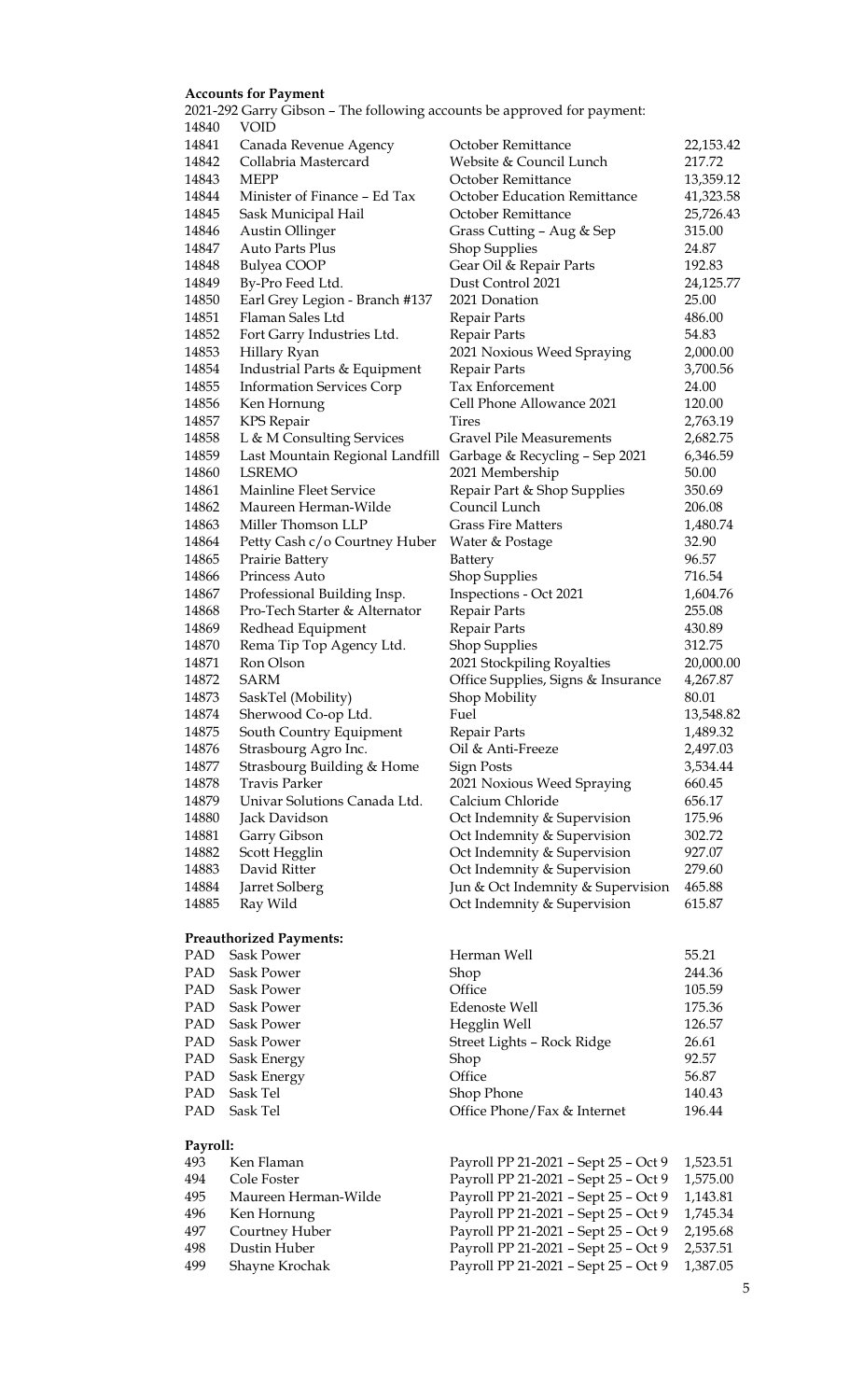| 500            | Gerald Meng          | Payroll PP 21-2021 - Sept 25 - Oct 9 | 1,934.66 |  |
|----------------|----------------------|--------------------------------------|----------|--|
| 501            | Mitchell Nixon       | Payroll PP 21-2021 - Sept 25 - Oct 9 | 1,514.59 |  |
| 502            | Kelly Sutter         | Payroll PP 21-2021 - Sept 25 - Oct 9 | 1,733.89 |  |
| 503            | Teresa Sutter        | Payroll PP 21-2021 - Sept 25 - Oct 9 | 1,143.80 |  |
| 504            | Brendan Weber        | Payroll PP 21-2021 - Sept 25 - Oct 9 | 1,185.20 |  |
| 505            | Ken Flaman           | Payroll PP 22-2021 - Oct 10 - 23     | 1,560.73 |  |
| 506            | Cole Foster          | Payroll PP 22-2021 - Oct 10 - 23     | 1,490.14 |  |
| 507            | Maureen Herman-Wilde | Payroll PP 22-2021 - Oct 10 - 23     | 568.55   |  |
| 508            | Ken Hornung          | Payroll PP 22-2021 - Oct 10 - 23     | 1,487.59 |  |
| 509            | Courtney Huber       | Payroll PP 22-2021 - Oct 10 - 23     | 2,195.68 |  |
| 510            | Dustin Huber         | Payroll PP 22-2021 - Oct 10 - 23     | 1,936.70 |  |
| 511            | Shayne Krochak       | Payroll PP 22-2021 - Oct 10 - 23     | 1,581.19 |  |
| 512            | Gerald Meng          | Payroll PP 22-2021 - Oct 10 - 23     | 1,679.77 |  |
| 513            | Mitchell Nixon       | Payroll PP 22-2021 - Oct 10 - 23     | 1,429.35 |  |
| 514            | Kelly Sutter         | Payroll PP 22-2021 - Oct 10 - 23     | 1,742.04 |  |
| 515            | Teresa Sutter        | Payroll PP 22-2021 - Oct 10 - 23     | 1,001.08 |  |
| 516            | Brendan Weber        | Payroll PP 22-2021 - Oct 10 - 23     | 1,136.44 |  |
| <b>CARRIED</b> |                      |                                      |          |  |

**Adjourn**

2021-293 Jack Davidson – That this council meeting adjourn. (2:56 p.m.) **CARRIED** 

**\_\_\_\_\_\_\_\_\_\_\_\_\_\_\_\_\_\_\_\_\_\_\_\_\_\_\_\_\_\_ \_\_\_\_\_\_\_\_\_\_\_\_\_\_\_\_\_\_\_\_\_\_\_\_\_\_\_\_\_\_**

**REEVE ADMINISTRATOR**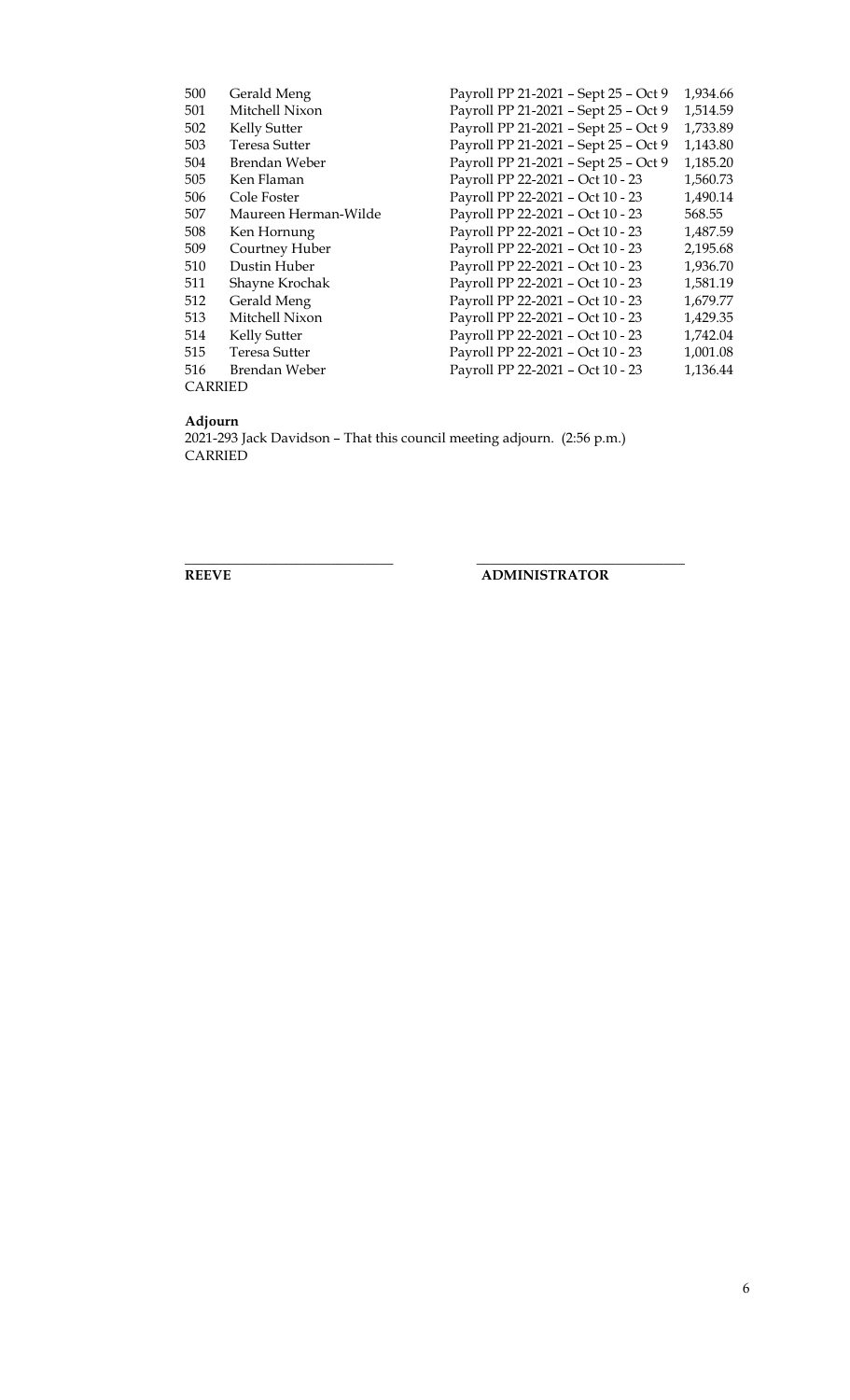# **Foreman Report for October/November, 2021**

- Ken H., Ken F., and Brendan are done mowing for the year.
- This week is Ken H.'s last week of work.
- Ken F. is working with the skid steer in the ditches cleaning up rocks and brush cutting sight lines at intersections south of Earl Grey.
- Shayne and Kelly are hauling pit run from the north to the Olson sight to be incorporated into the gravel crush because of too much clay in the stockpile.
- Jerry, Cole and Mitchell are trying to get the roads into good shape before freeze-up.
- I have been filling in where needed.

Dustin Huber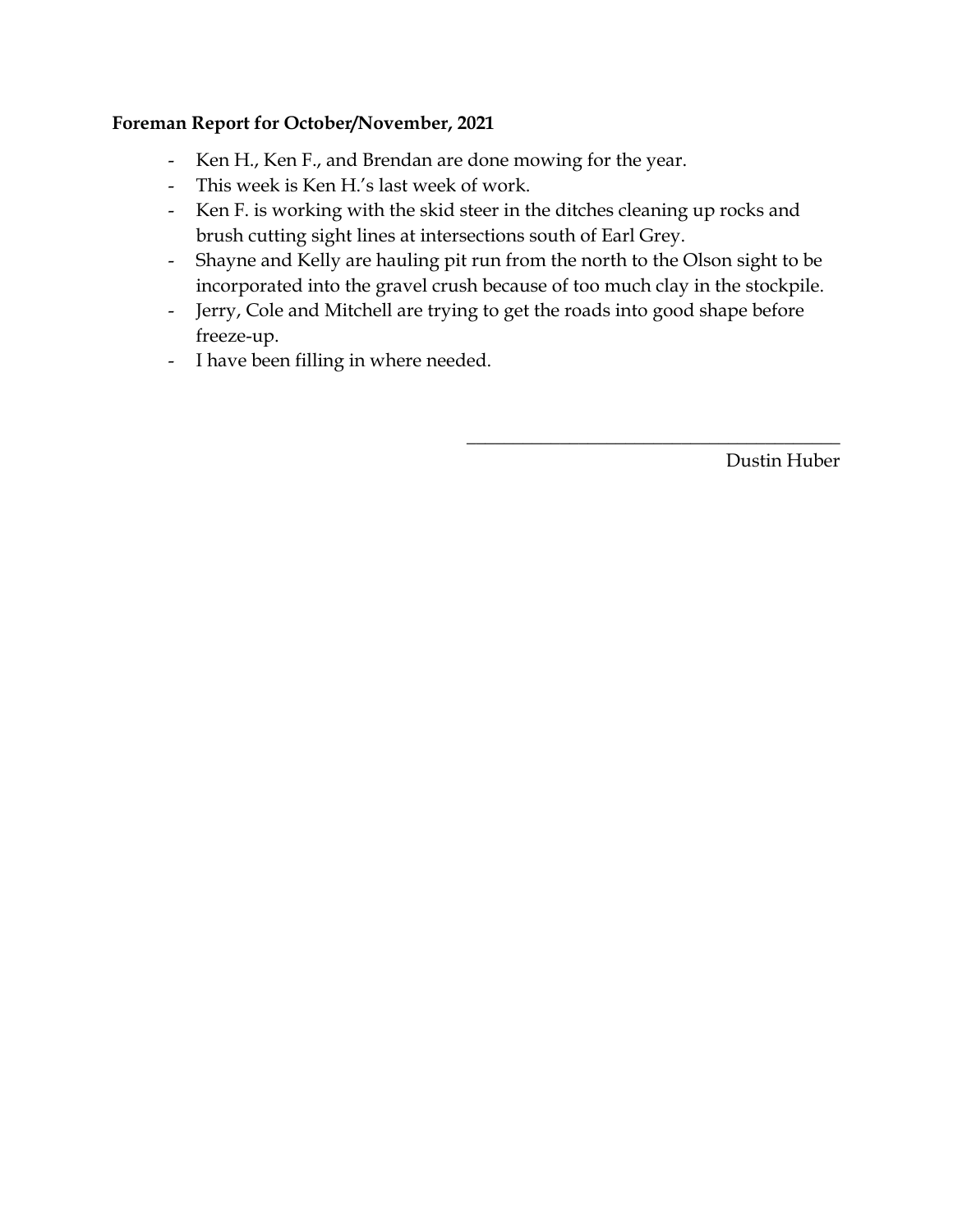# **Strasbourg Manor Report for October/November, 2021**

- All suites are rented out
- The year-end audit was completed by Dudley & Company
- A janitor has been hired for 2 hours per week
- Housing grant will be done in July/August, 2022
- \$389,000 remains outstanding on the mortgage
- Annual meeting on December 15<sup>th</sup> will not involve residents due to COVID-19 regulations
- 27 people on the waiting list
- The next meeting will be November 17<sup>th</sup>

Scott Hegglin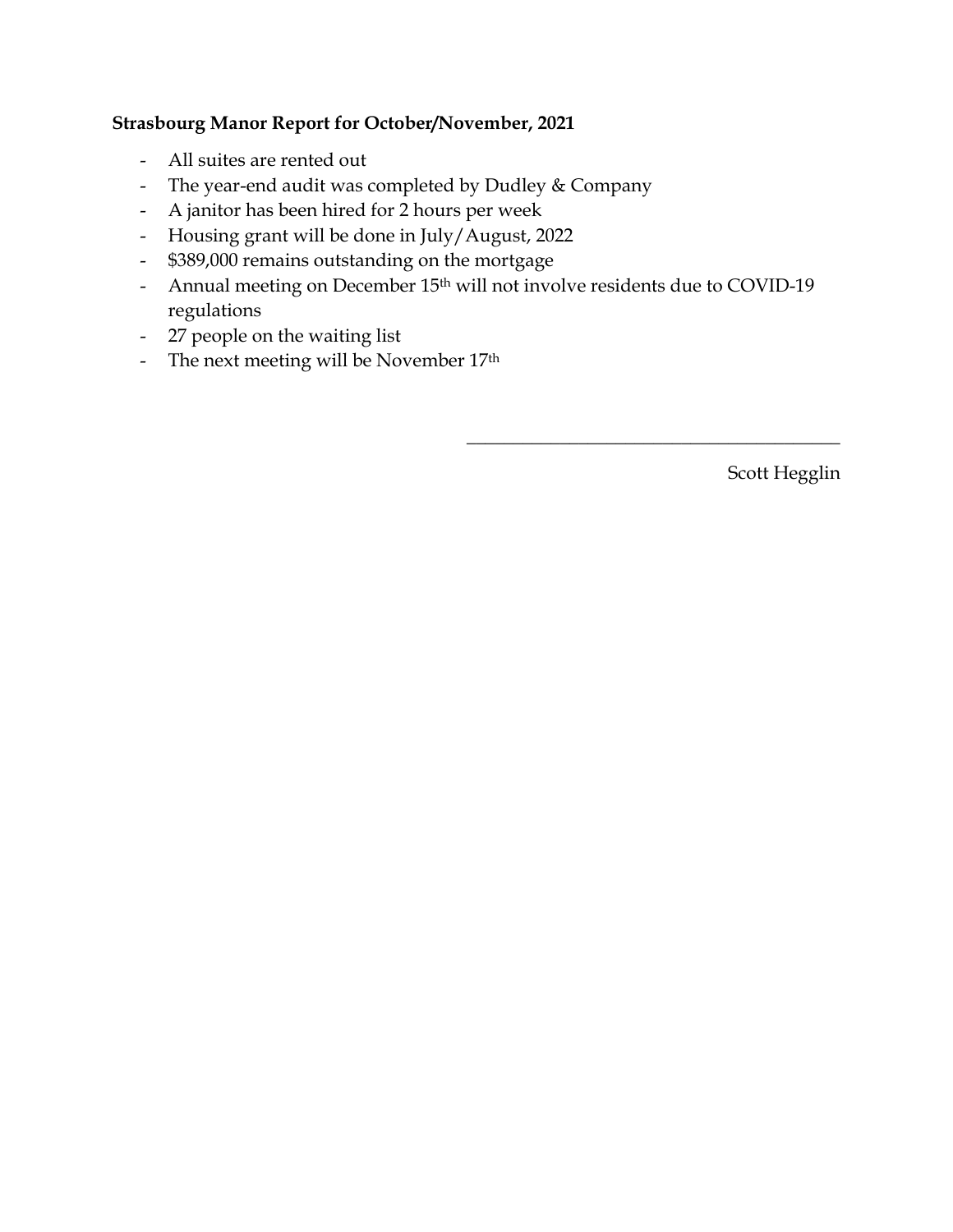# **WUQWATR Report for October/November, 2021**

- The new administrative assistant has passed their 3-month probation and received a wage increase to \$24.00
- Drone pictures were taken of the damage to the Qu'Appelle system from Lake Diefenbaker cannel
- Staff Report
	- o A&W and Cargill partner with ALUS
	- o All 2021 were met
	- o All past projects are renewed
	- o Goal for 5 year projects
- SAW Report
	- o Government has no real water plan
	- o Federal government would rather work with watersheds than the provincial government
	- o Restructure watersheds
	- o Ministry of Agriculture is spending double on staff to administer CAP programs than when the watersheds did it

Scott Hegglin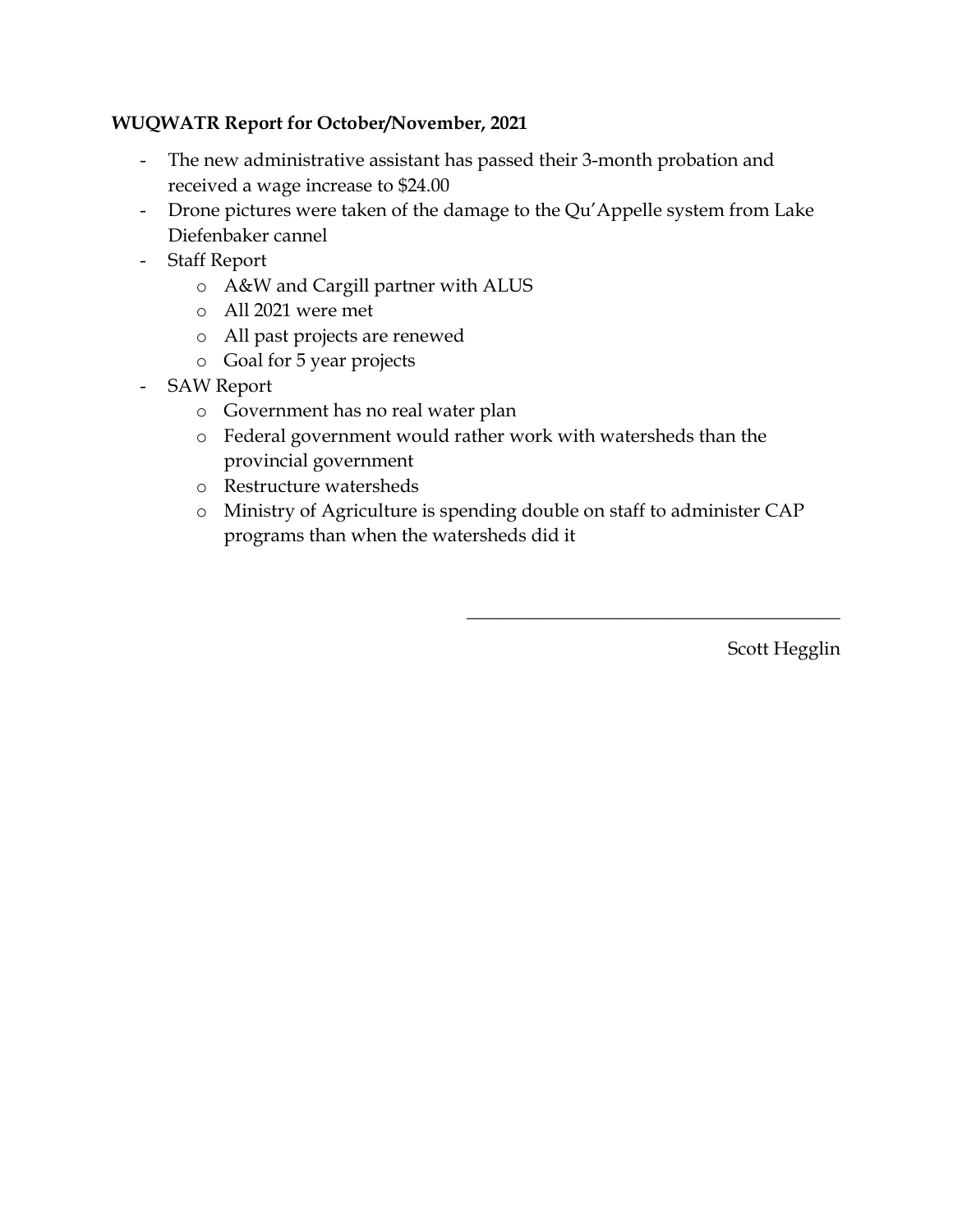# **Administration Report for October/November, 2021**

# **Follow-up from the October 12th Meeting:**

- The Zoning Bylaw Amendment notice for a public hearing was sent to the interested ratepayers and posted on the website and on social media
- Employee layoffs were issued on October 13th
- Ministry of Highways was notified that the RM does not approve their use of Old Hwy. No. 6 to haul material to their stockpile on Hwy. No. 22
- Community Planning was informed that the Ritter subdivision was approved by council
- APAS was contacted to attend our November council meeting and also inquired what our 2022 annual membership would be

# **Messages of Concern/Gratitude**

- N/A

Courtney Huber